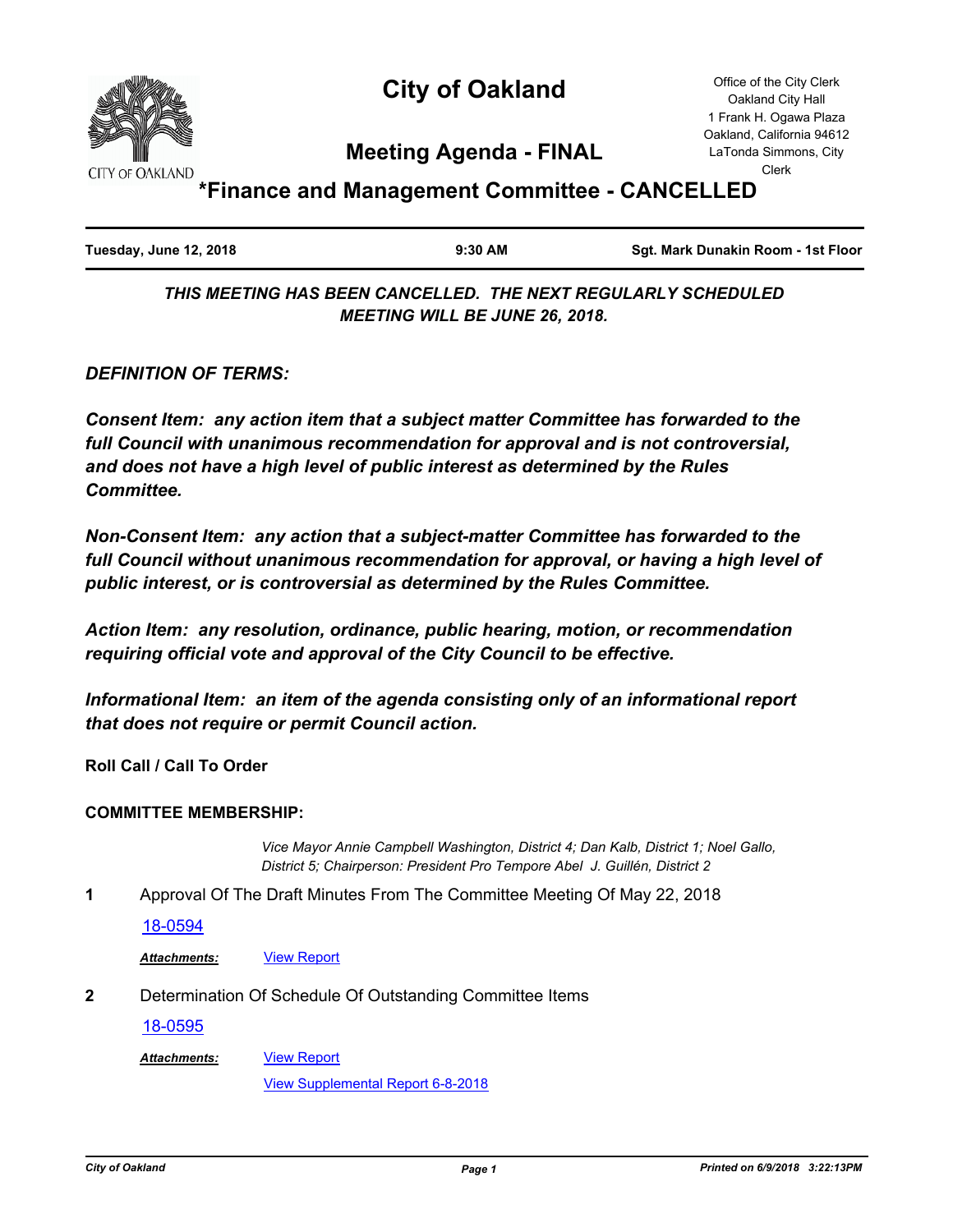|         | Subject: Measure To Tax Transportation Network Companies (TNC's) In The City Of |
|---------|---------------------------------------------------------------------------------|
| Oakland |                                                                                 |

From: Councilmember Kaplan

Recommendation: Adopt A Resolution On The City Council's Own Motions Submitting To The Voters As The General Municipal Election On November 6, 2018, A Proposed Ordinance To Impose A General 50 Cent Per Ride Tax On Passengers Of Transportation Network Companies; And Directing The City Clerk To Take Any And All Actions Necessary Under Law To Prepare For And Conduct The November 6, 2018 General Municipal Election

### [NEW TITLE]

[17-0148](http://oakland.legistar.com/gateway.aspx?m=l&id=/matter.aspx?key=28096)

| <b>View Report</b><br><b>Attachments:</b> |  |
|-------------------------------------------|--|
|-------------------------------------------|--|

[View Supplemental Report 5-11-2018](http://oakland.legistar.com/gateway.aspx?M=F&ID=7e6416b6-612a-45ae-9891-96c0fa245405.pdf)

[View Finance Supplemental Report 5-11-2018](http://oakland.legistar.com/gateway.aspx?M=F&ID=55c34693-2c44-4a84-90b4-6eb930237684.pdf)

#### *Legislative History*

| 9/21/17 | *Rules & Legislation<br>Committee<br>Committee.                                 | Scheduled to the *Finance & Management<br>Committee<br>The Committee approved this item to go before the Finance And Management       |
|---------|---------------------------------------------------------------------------------|---------------------------------------------------------------------------------------------------------------------------------------|
| 11/9/17 | *Rules & Legislation<br>Committee                                               | Scheduled to the *Finance & Management<br>Committee<br>This Item was scheduled to go before the second committee meeting in March.    |
| 2/13/18 | *Finance & Management<br>Committee                                              | Scheduled to the *Finance & Management<br>Committee                                                                                   |
| 3/29/18 | *Rules & Legislation<br>Committee<br>There was a title change read into record. | Scheduled                                                                                                                             |
| 3/29/18 | *Rules & Legislation<br>Committee<br>Meeting Agenda                             | Rescheduled to the *Finance & Management<br>Committee<br>This item was rescheduled to the April 24, 2018 Finance And Management       |
| 4/12/18 | *Rules & Legislation<br>Committee                                               | Scheduled to the *Finance & Management<br>Committee                                                                                   |
| 5/10/18 | *Rules & Legislation<br>Committee                                               | Scheduled to the *Finance & Management<br>Committee                                                                                   |
| 5/22/18 | *Special Finance &<br>Management Committee<br>Oakland                           | Continued to the *Finance & Management<br>Committee<br>The Committee directed staff to return with a list of all taxes in The City of |
| 5/24/18 | *Rules & Legislation<br>Committee                                               | No Action Taken                                                                                                                       |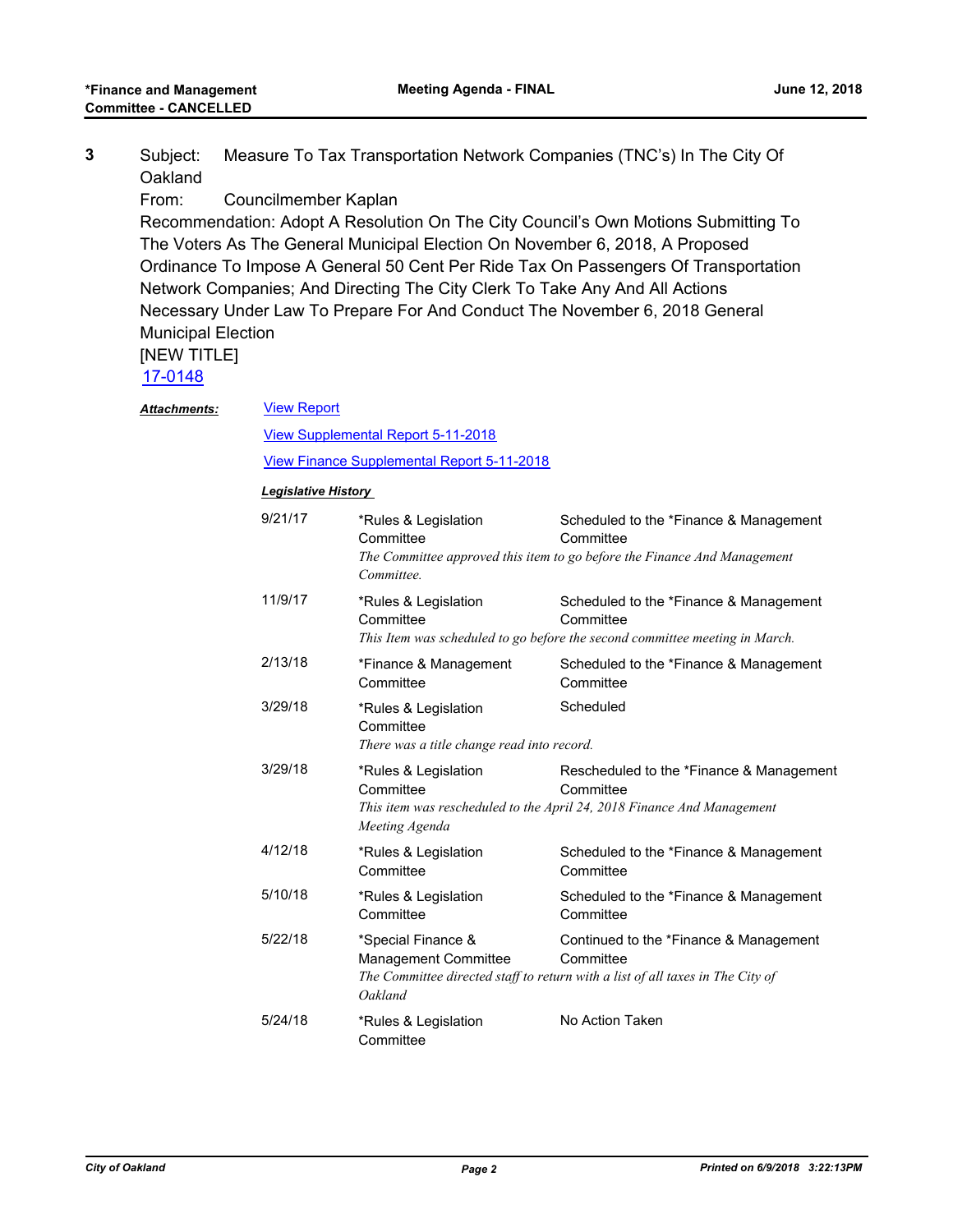Subject: Parking Citation Payment Plan From: Finance Department Recommendation: Receive An Informational Report Regarding The Implementation Of Assembly Bill 503, Creating Parking Plans For Indigent Parking Citation Recipients To Allow Payment Of Original Citation Amounts, Provide An Avenue For Vehicle Registration That Is Not Cost Prohibitive, And Allow The City To Continue To Participate In The Department Of Motor Vehicle Recovery Program **4** [18-0555](http://oakland.legistar.com/gateway.aspx?m=l&id=/matter.aspx?key=28990)

*Attachments:* [View Report](http://oakland.legistar.com/gateway.aspx?M=F&ID=7460227b-a8db-47c9-8277-bd63efb1f941.pdf)

#### *Legislative History*

5/24/18 \*Rules & Legislation **Committee** 

Scheduled to the \*Finance & Management **Committee** 

Subject: City Of Oakland Investment Policy For FY 2018-19 From: Finance Department Recommendation: Adopt The Following Pieces Of Legislation: **5**

> 1) A Resolution Adopting The City Of Oakland Investment Policy For Fiscal Year 2018-2019; And [18-0559](http://oakland.legistar.com/gateway.aspx?m=l&id=/matter.aspx?key=28994)

*Attachments:* [View Report](http://oakland.legistar.com/gateway.aspx?M=F&ID=b85fcc3b-ae79-4ade-b5b8-a1f014b06aa4.pdf)

*Legislative History* 

5/24/18 \*Rules & Legislation **Committee** 

Scheduled to the \*Finance & Management **Committee** 

2) A Resolution Pursuant To Government Code Section 53607 Delegating Investment Authority Of The Oakland Redevelopment Successor Agency To The Agency Treasurer For Fiscal Year 2018-2019

[18-0560](http://oakland.legistar.com/gateway.aspx?m=l&id=/matter.aspx?key=28995)

*Attachments:* [View Report](http://oakland.legistar.com/gateway.aspx?M=F&ID=bf6817b6-eb05-441f-81ec-73cb87dfe314.pdf)

#### *Legislative History*

5/24/18 \*Rules & Legislation

**Committee** 

Scheduled to the \*Finance & Management **Committee**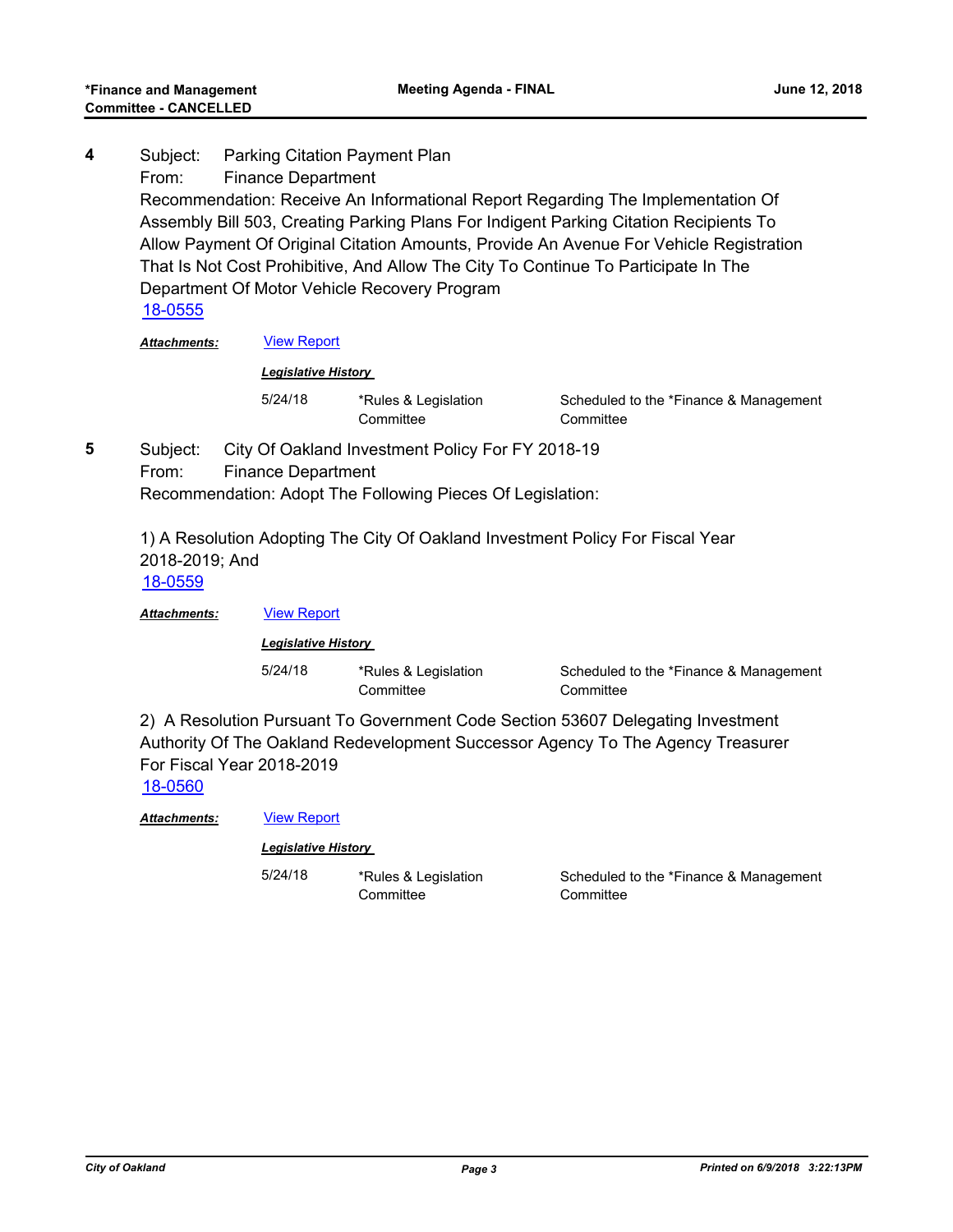#### Subject: Automobile Fuel Contract **6**

From: Finance Department

Recommendation: Adopt A Resolution Authorizing The Award Of A Contract To Western States Oil Company, The Lowest Responsive And Responsible Bidder, A Non-Local Business Enterprise, For The Purchase Of Automotive Fuel, In An Amount Not-Toexceed Three Million Seven Hundred Fifty Thousand Dollars (\$3,750,000) Per Year For A Three (3) Year Term, July 1,2018 To June 30,2021, In Accordance With Its Bid Filed With The City Clerk On April 25, 2018 In Response To RFQ 100418 Automotive Fuel 18-928-00, And Authorizing The City Administrator To Extend The Agreement, Annually, For An Additional Two (2) Years In An Amount Not-To-Exceed Three Million Seven Hundred Fifty Thousand Dollars (\$3,750,000) Per Year For A Total Not-To-Exceed Contract Amount Of Eighteen Million Seven Hundred Fifty Thousand Dollars (\$18,750,000) Over A Five (5) Year Term, Without Return To City Council [18-0563](http://oakland.legistar.com/gateway.aspx?m=l&id=/matter.aspx?key=28998)

*Attachments:* [View Report](http://oakland.legistar.com/gateway.aspx?M=F&ID=b8d95d7e-d3d2-4988-9682-f5cd79abab1d.pdf)

### *Legislative History*

5/24/18 \*Rules & Legislation **Committee** 

Scheduled to the \*Finance & Management **Committee** 

**Open Forum (TOTAL TIME AVAILABLE: 15 MINUTES)**

### **Adjournment**

**\* In the event of a quorum of the City Council participates on this Committee, the meeting is noticed as a Special Meeting of the City Council; however no final City Council action can be taken.**

### **Americans With Disabilities Act**

**If you need special assistance to participate in Oakland City Council and Committee meetings please contact the Office of the City Clerk. When possible, please notify the City Clerk 5 days prior to the meeting so we can make reasonable arrangements to ensure accessibility. Also, in compliance with Oakland's policy for people with environmental illness or multiple chemical sensitivities, please refrain from wearing strongly scented products to meetings.**

**Office of the City Clerk - Agenda Management Unit Phone: (510) 238-6406 Fax: (510) 238-6699 Recorded Agenda: (510) 238-2386 Telecommunications Display Device: (510) 238-3254**